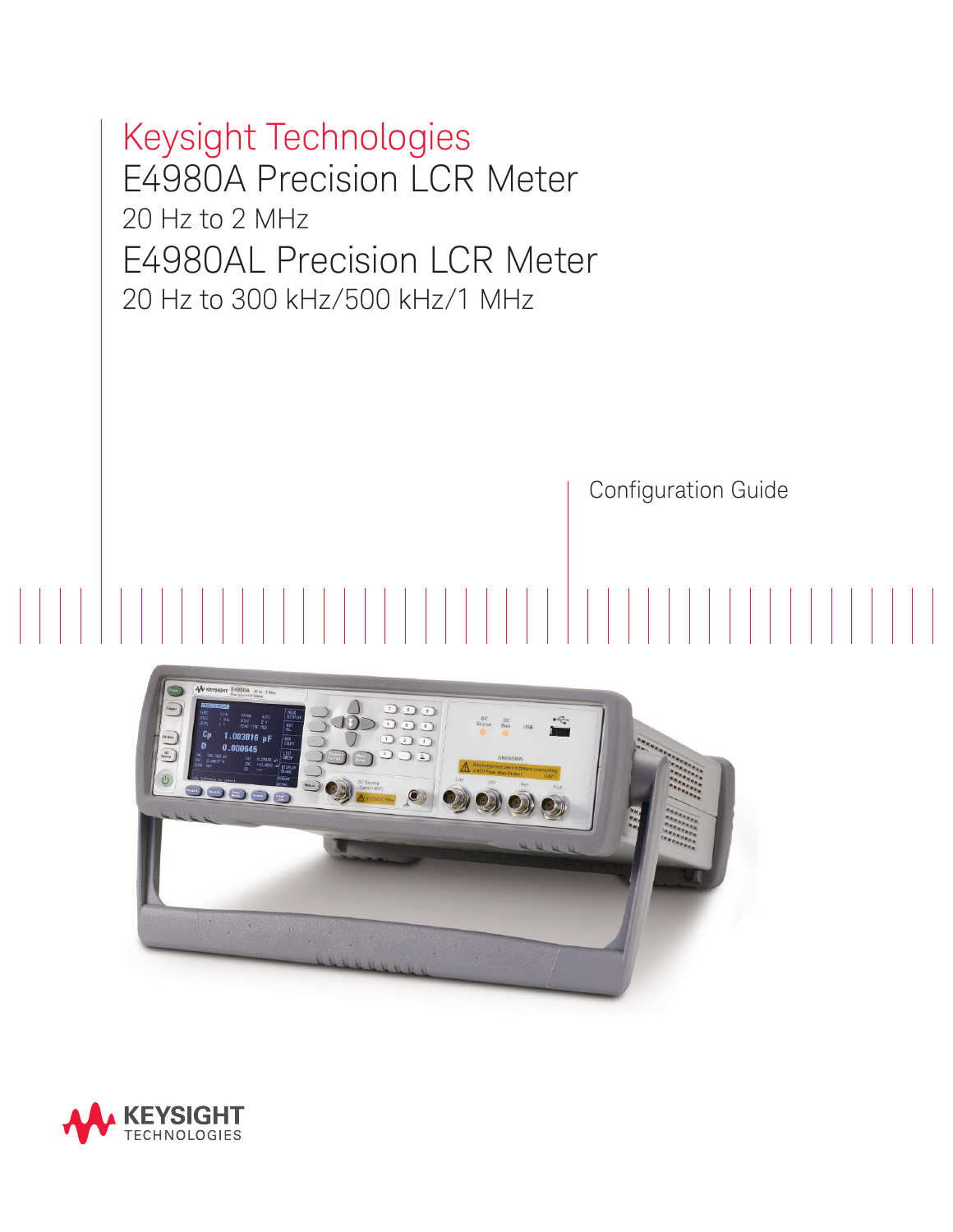### E4980A/E4980AL Configuration Guide Introduction

This guide helps you to define the options and accessories for the E4980A and E4980AL precision LCR meters.

The E4980A is the model number of the 20 Hz to 2 MHz frequency range LCR meter. The E4980AL is the model number of 20 Hz to either 300 kHz, 500 kHz or 1 MHz frequency range LCR meter. The E4980AL is a distributor preferred product.

For configuring options, see this page for the E4980A, and page 8 for the E4980AL.

# E4980A Ordering Guide

The following steps will guide you through configuring your E4980A.

| <b>Standard Furnished Item</b> |                                                                                                  |
|--------------------------------|--------------------------------------------------------------------------------------------------|
| <b>Description</b>             | <b>Additional Information</b>                                                                    |
| CD-ROM                         | Contains User's Guide (in PDF) and Sample Program. See documentation option for printed manuals. |
| CD-ROM                         | Contains Keysight IO Libraries Suite (the latest versions).                                      |
| USB Cable                      | USB (Type A) to USB (Type Mini-B) cable                                                          |
| Power Cable                    |                                                                                                  |
| Certificate of Calibration     |                                                                                                  |

Note: Test Fixture and printed copy of User's Guide are not furnished. See Documentation Option and Available Accessories for the selection of these items.

| Step 1. Choose Hardware Option (Mandatory) |            |                                             |  |
|--------------------------------------------|------------|---------------------------------------------|--|
| <b>Description</b>                         | Option No. | <b>Additional Information</b>               |  |
| Handler Interface                          | E4980A-201 | Adds handler interface                      |  |
| Scanner Interface                          | E4980A-301 | Adds scanner interface                      |  |
| No Interface                               | E4980A-710 | Attaches blank panel to the expansion slots |  |

Notes:

Up to 2 interfaces can be installed in the expansion slots on the rear panel. When no interface is added, two of the E4980A-710 are installed. When one interface is added, that interface and the E4980A-710 are installed.

Refer to Hardware Upgrade for retrofit information on the above options.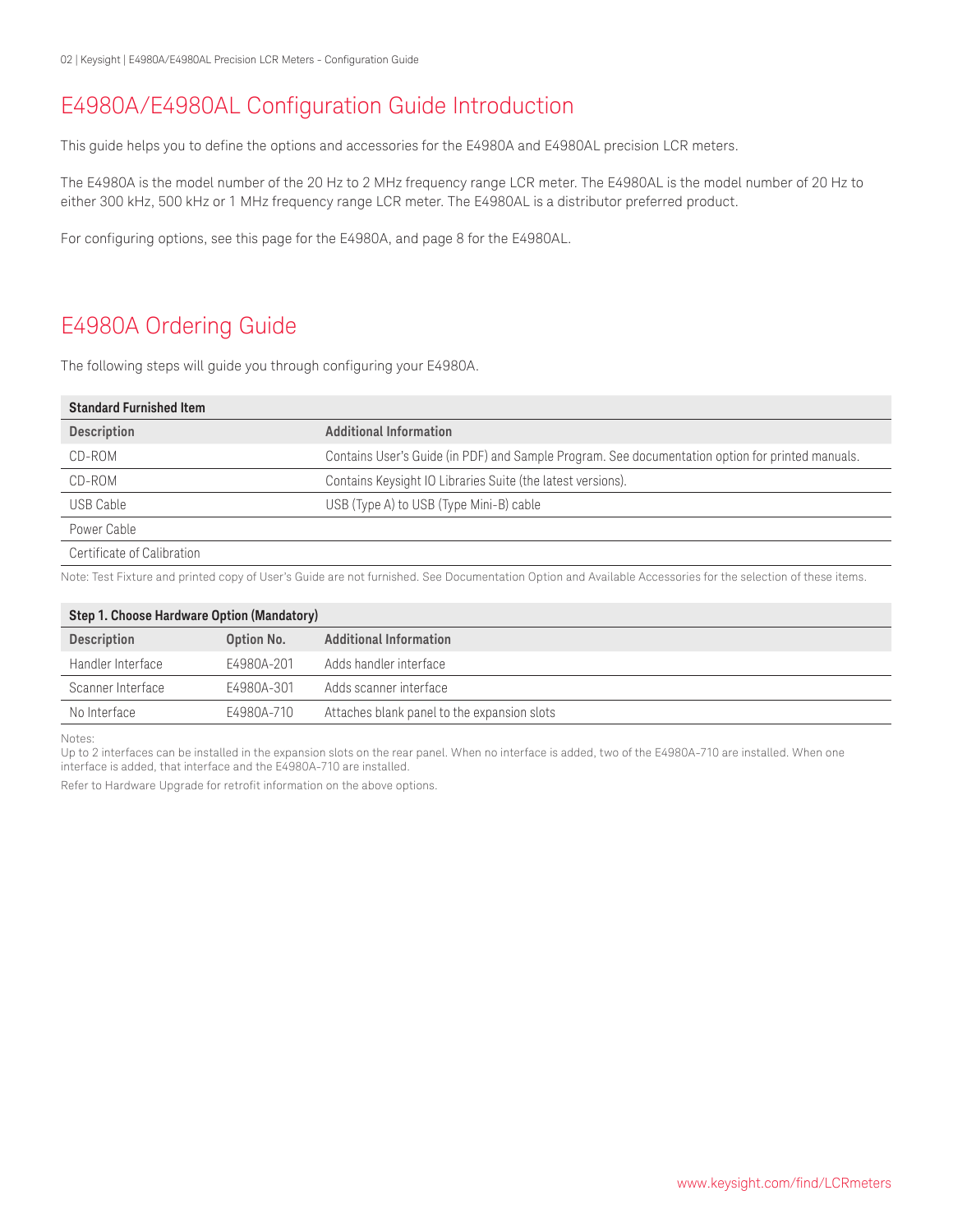# E4980A Ordering Guide (continued)

| Step 2. Choose Software Option (If not required, go to Step 3) |            |                                                                                                                                                                                                    |  |
|----------------------------------------------------------------|------------|----------------------------------------------------------------------------------------------------------------------------------------------------------------------------------------------------|--|
| <b>Description</b>                                             | Option No. | <b>Additional Information</b>                                                                                                                                                                      |  |
| Power and DC Bias<br>Enhancement                               | E4980A-001 | Increases test signal level range to 20 V/100 mA rms max. Adds internal DC bias function controllable<br>from $0 \pm 40$ V/ $\pm$ 100 mA dc, 2nd DC source, and Rdc/Vdc/Idc measurement functions. |  |
| <b>DCR Measurement</b>                                         | E4980A-200 | Adds a DC resistance measurement. (mandatory option)                                                                                                                                               |  |
|                                                                |            | Note: Refer to Software Upgrade for retrofit information on the above options.                                                                                                                     |  |

### **Step 3. Choose General/Miscellaneous Accessory Option (If not required, go to Step 4)**

| <b>Description</b> | Option No. |
|--------------------|------------|
| Rackmount Kit      | E4980A-1CM |

Note: Front Handle Kit and Handle/Rack Mount Kit are not available.

| Step 4. Choose Documentation Option (If not required, go to Step 5) |            |                                                                            |  |
|---------------------------------------------------------------------|------------|----------------------------------------------------------------------------|--|
| <b>Description</b>                                                  | Option No. | <b>Additional Information</b>                                              |  |
| U.S. - English Localization                                         | E4980A-ABA | Printed manuals are not furnished. Order documentation option if required. |  |
| Japan - Japanese Localization                                       | E4980A-ABJ |                                                                            |  |

| Step 5. Choose Calibration Certificate Option |            |                                 |  |
|-----------------------------------------------|------------|---------------------------------|--|
| <b>Description</b>                            | Option No. | <b>Additional Information</b>   |  |
| ISO 17025 Compliant Calibration               | E4980A-1A7 | ISO 17025 compliant calibration |  |
| ANSI Z540 Compliant Calibration               | E4980A-A6J | ANSI Z540 compliant calibration |  |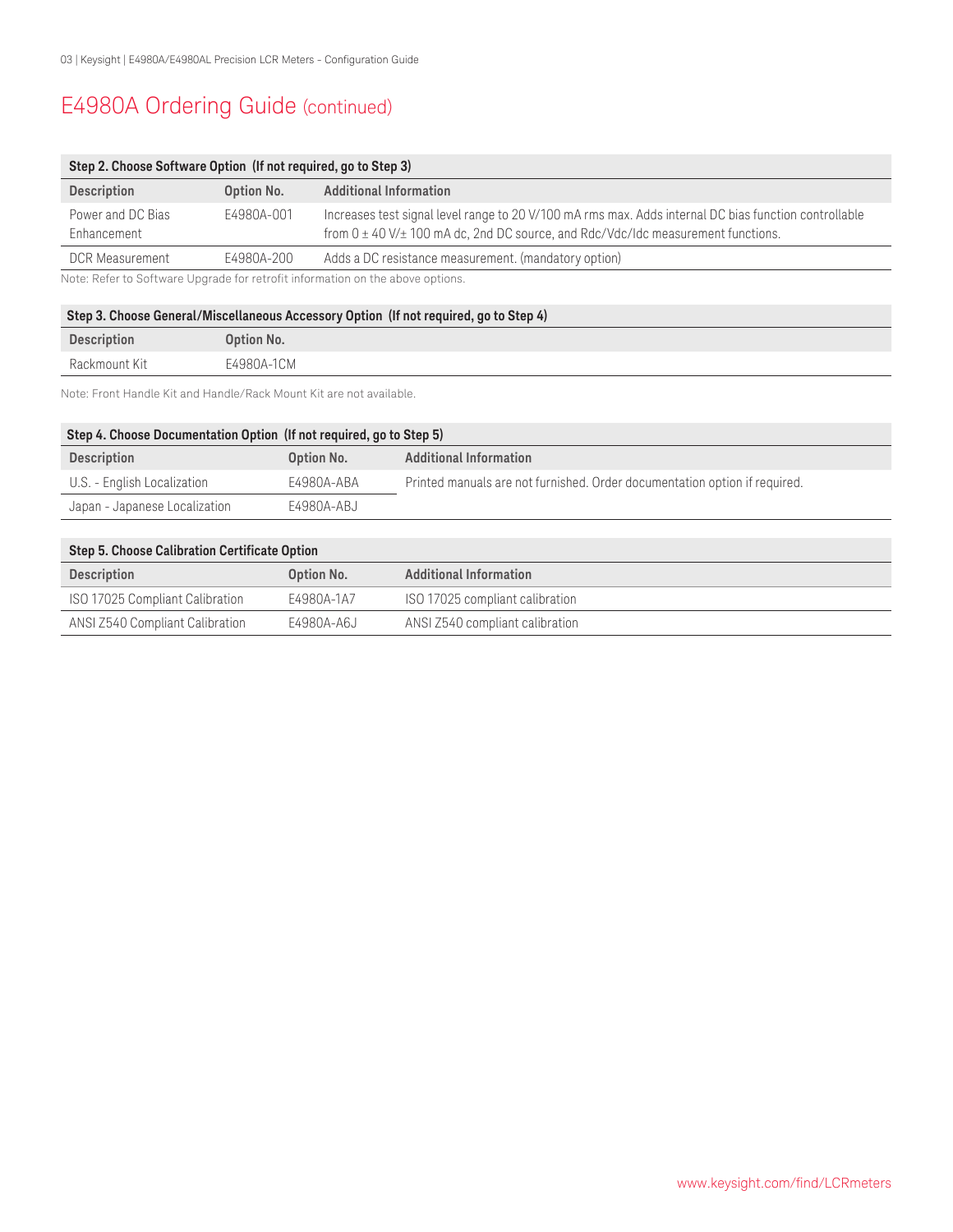### Hardware Upgrade

| Option No. | <b>Description</b> | Upgrade<br>Model No. or<br><b>Equivalent Part</b><br><b>Number</b> | <b>Customer</b><br>Installable | <b>Requires</b><br>(Instrument)<br>must already<br>include the<br>following) | <b>Not</b><br>Compatible | <b>Additional Information</b>      |
|------------|--------------------|--------------------------------------------------------------------|--------------------------------|------------------------------------------------------------------------------|--------------------------|------------------------------------|
| E4980A-201 | Handler Interface  | E4980AU-201                                                        | No                             | None                                                                         | None                     | Installable at service center only |
| E4980A-301 | Scanner Interface  | E4980AU-301                                                        | No                             | None                                                                         | None                     | Installable at service center only |
| E4980A-1CM | Rackmount Kit      | 5063-9241                                                          | Yes                            | None                                                                         | None                     |                                    |

Note: For details of the upgrade information, refer to product homepage on the Keysight home website.

# Software Upgrade

| Option No.  | <b>Description</b>               | Upgrade<br>Model No. or<br><b>Equivalent Part</b><br><b>Number</b> | <b>Customer</b><br><b>Installable</b> | <b>Requires</b><br><i>(Instrument)</i><br>must already<br>include the<br>following) | <b>Not</b><br>Compatible | <b>Additional Information</b>      |
|-------------|----------------------------------|--------------------------------------------------------------------|---------------------------------------|-------------------------------------------------------------------------------------|--------------------------|------------------------------------|
| E4980A-001  | Power and DC Bias<br>Enhancement | E4980AU-001                                                        | No                                    | None                                                                                | $002^{1,4}$              | Installable at service center only |
| E4980A-0074 | Standard Model                   | E4980AU-007                                                        | Nο                                    | E4980A-0054                                                                         | None                     | Installable at service center only |
| E4980A-200  | <b>DCR Measurement</b>           | E4980AU-200                                                        | Νo                                    | None                                                                                | E4980A-001 <sup>2</sup>  | Installable at service center only |

1. The E4980A-001 and E4980A-002 can be installed in the same unit but cannot be operated simultaneously.

2. The DCR (Rdc) measurement becomes available with either E4980A-200 or E4980A-001. It is unnecessary to upgrade if the unit has the E4980A-001.

3. Note: For firmware update and upgrade information, refer to product homepage on the Keysight home website.

4. E4980A-002, E4980A-005 and E4980A-007 are not available with new purchase.

### Application Software

| <b>Option No.</b> | <b>Description</b>                                    | <b>Supported Fixtures</b> | <b>Additional Information</b>                                                                                   |
|-------------------|-------------------------------------------------------|---------------------------|-----------------------------------------------------------------------------------------------------------------|
| N1500A-006        | Parallel Plate/<br>Inductance Method<br>Up to 120 MHz | 16451B<br>16452A          | Operation frequency is up to 2 MHz with E4980A.<br>Can run on an external PC.<br>Transportable with dongle key. |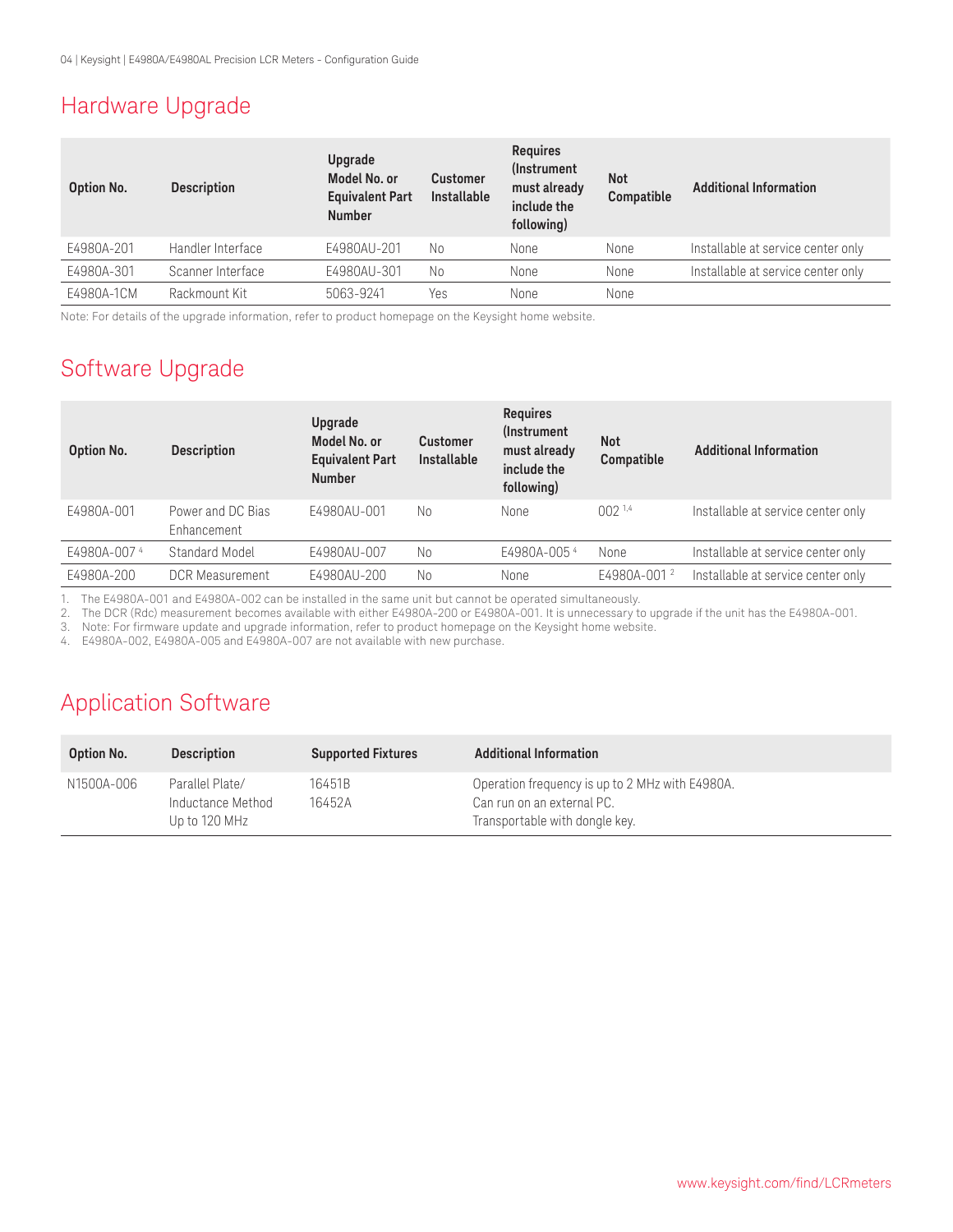### Available Accessories – General Measurement Accessories

| <b>Description</b>               | <b>Model Number</b>                                                       | <b>Additional Information</b>                                                                                                                                                                                                                                                        |
|----------------------------------|---------------------------------------------------------------------------|--------------------------------------------------------------------------------------------------------------------------------------------------------------------------------------------------------------------------------------------------------------------------------------|
| <b>SMD Test Fixture</b>          | 16034E                                                                    | For SMD; (0.1 to 8)L x (0.5 to 10)W x (0.5 to 10)H mm.                                                                                                                                                                                                                               |
|                                  |                                                                           | Operation and Service Manual is furnished.                                                                                                                                                                                                                                           |
| <b>SMD Test Fixture</b>          | 16034G                                                                    | For SMD; (0.1 to 5)L x (0.3 to 1.6)W x (0.3 to 1.6)H mm. 100 $\Omega$ SMD resistors set is furnished.                                                                                                                                                                                |
|                                  | 16034G-ABA                                                                | U.S. - English localization <sup>1</sup>                                                                                                                                                                                                                                             |
|                                  | 16034G-ABJ                                                                | Japan - Japanese localization <sup>1</sup>                                                                                                                                                                                                                                           |
| <b>SMD Test Fixture</b>          | 16034H                                                                    | For Array-type SMD; (0.1 to 5)L x ( $\leq$ 15)W x (0.6 to 3)H mm. 100 $\Omega$ SMD resistors set and Operation<br>Manual are furnished.                                                                                                                                              |
| <b>Test Fixture</b>              | 16047A                                                                    | For axial or radial lead device. Operation and Service Manual is furnished.                                                                                                                                                                                                          |
|                                  | 16047A-701                                                                | Adds Shorting plate                                                                                                                                                                                                                                                                  |
| Test Fixture                     | 16047E                                                                    | For axial or radial lead device                                                                                                                                                                                                                                                      |
|                                  | 16047E-ABA                                                                | U.S. - English localization <sup>1</sup>                                                                                                                                                                                                                                             |
|                                  | 16047E-ABJ                                                                | Japan - Japanese localization <sup>1</sup>                                                                                                                                                                                                                                           |
| <b>Test Leads</b>                | 16048A                                                                    | BNC connector leads; 0.94 m. BNC connector bracket and Operation and Service Manual are furnished.                                                                                                                                                                                   |
| <b>Test Leads</b>                | 16048D                                                                    | BNC connector leads; 1.89 m. BNC connector bracket and Operation and Service Manual are furnished.                                                                                                                                                                                   |
| <b>Test Leads</b>                | 16048E                                                                    | BNC connector leads; 3.8 m. BNC connector bracket and Operation and Service Manual are furnished.                                                                                                                                                                                    |
| <b>Tweezers Test Fixture</b>     | 16334A                                                                    | For SMD; $\leq$ 10 mm L. Tweezers type; cable length 1 m.<br>Shorting block and Operation and Service Manual are furnished.                                                                                                                                                          |
| Kelvin Clip Leads                | 16089A                                                                    | 2 large clips. 5 Hz - 100 kHz. Choose mandatory option 16089A-800 or C20.<br>Operation and Service Manual is furnished.                                                                                                                                                              |
|                                  | 16089A-800                                                                | Cable length: 1 m (standard)                                                                                                                                                                                                                                                         |
|                                  | 16089A-C20                                                                | Cable length: 2 m                                                                                                                                                                                                                                                                    |
| Kelvin Clip Leads                | 16089B                                                                    | 2 medium clips. 5 Hz - 100 kHz. Choose mandatory option 16089B-800 or C20.<br>Operation and Service Manual is furnished.                                                                                                                                                             |
|                                  | 16089B-800                                                                | Cable length: 1 m (standard)                                                                                                                                                                                                                                                         |
|                                  | 16089B-C20                                                                | Cable length: 2 m                                                                                                                                                                                                                                                                    |
| Kelvin IC Clip Leads             | 16089C                                                                    | 2 IC clips. 5 Hz - 100 kHz. Cable length 1 m. Operation and Service Manual is furnished.                                                                                                                                                                                             |
| External Voltage Bias<br>Fixture | 16065A                                                                    | ± 200 V dc max., for axial or radial lead device.<br>Shorting plate and Operation and Service Manual are furnished.                                                                                                                                                                  |
| Dielectric Test Fixture          | 16451B                                                                    | Test fixture for measuring permittivity of dry solid sheet material; Cable length 1 m.<br>38 mm and 5 mm diameter electrodes for measuring bare material and two types of electrodes for<br>measuring material with pre-formed electrodes are furnished.                             |
|                                  | 16451B-ABA                                                                | U.S. - English localization <sup>1</sup>                                                                                                                                                                                                                                             |
|                                  | 16451B-ABJ                                                                | Japan - Japanese localization <sup>1</sup>                                                                                                                                                                                                                                           |
| Liquid Test Fixture              | 16452A                                                                    | Test fixture for measuring permittivity of liquid material. Required volume of material; 3.4, 3.8, 4.8 or<br>6.8 ml. Temperature range: -20 ° to +125 °C. Shorting plate, spacers, SMA-BNC adapters, fixture stand,<br>carrying case and Operation and Service Manual are furnished. |
|                                  |                                                                           | (16048A or 16452-61601 Test Leads recommended)                                                                                                                                                                                                                                       |
| <b>Test Leads</b>                | 16048G, BNC<br>$(m-m)$ adapter $\times$ 4<br>$(p/n 1250 - 0216 \times 4)$ | Heat-proof test leads for use with the 16452A. Temperature range: -20 ° to +150 °C                                                                                                                                                                                                   |

1. Language selection of Operation and Service Manual.

Note: For more detailed information, refer to Accessories Selection Guide for Impedance Measurements.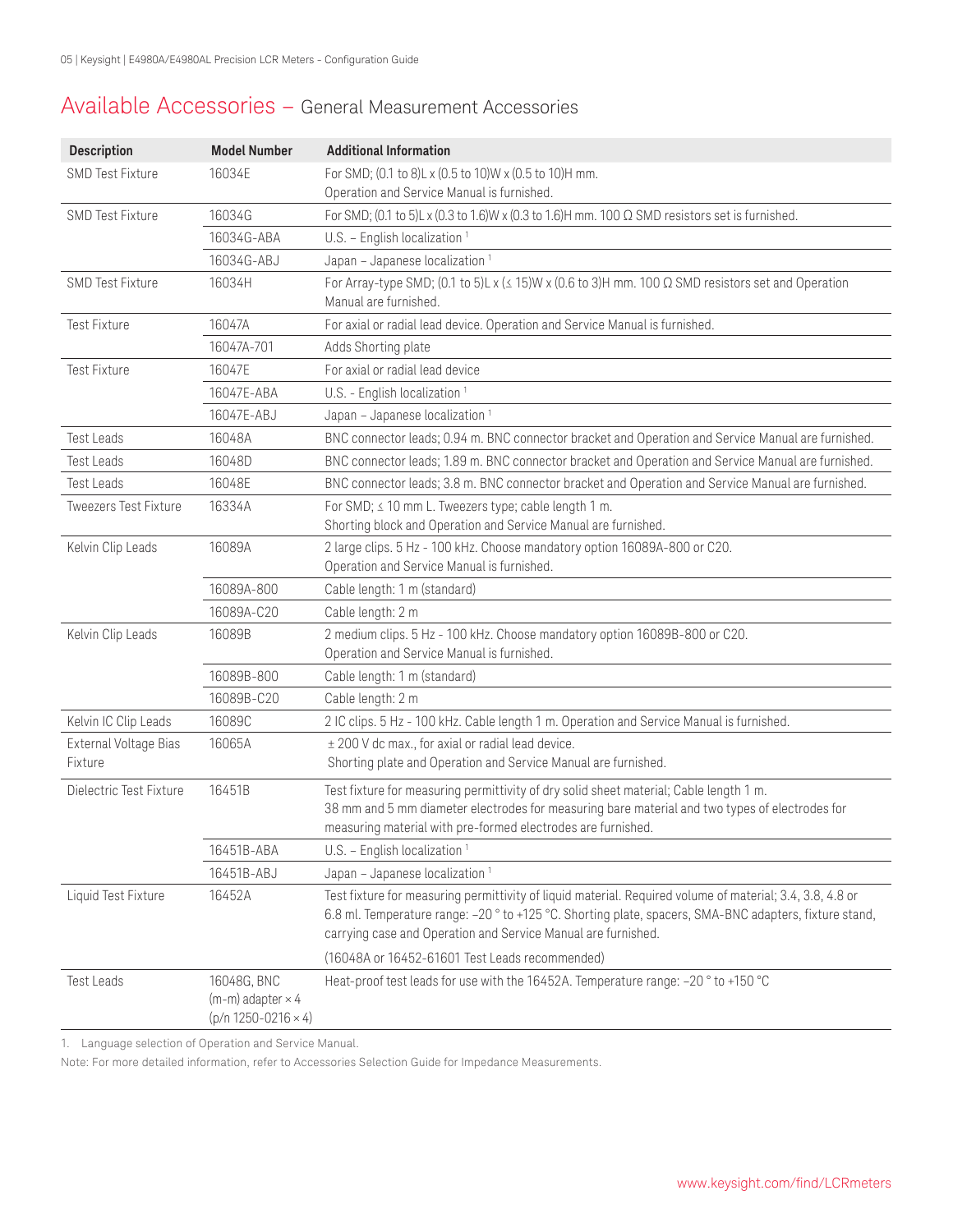### Available Accessories – for Calibration and Maintenance

| <b>Description</b>                              | <b>Model Number</b> | <b>Additional Information</b>                                                                                                                                  |
|-------------------------------------------------|---------------------|----------------------------------------------------------------------------------------------------------------------------------------------------------------|
| Open Termination                                | 42090A              | 4-terminal pair Open termination. Needed for performing calibration.                                                                                           |
| Short Termination                               | 42091A              | 4-terminal pair Short termination. Needed for performing calibration.                                                                                          |
| 4-Terminal Pair Standard<br>Capacitor Set       | 16380A              | 1 pF, 10 pF, 100 pF and 1000 pF standard capacitor set with carrying case. Calibration report and<br>Operation Note are furnished.                             |
| 4-Terminal Pair Standard<br>Capacitor Set       | 16380C              | 0.01 $\mu$ F, 0.1 $\mu$ F and 1 $\mu$ F standard capacitor set with carrying case. Calibration report and<br>Operation Note are furnished.                     |
|                                                 | 16380C-001          | Adds 10 µF standard capacitor                                                                                                                                  |
| 4-Terminal Pair Standard<br><b>Resistor Set</b> | 42030A              | 9 standard resistors from 1 m $\Omega$ to 100 k $\Omega$ in decade steps; Carrying case, calibration report and<br>Operation and Service Manual are furnished. |

Note: For more detailed information, refer to Accessories Selection Guide for Impedance Measurements.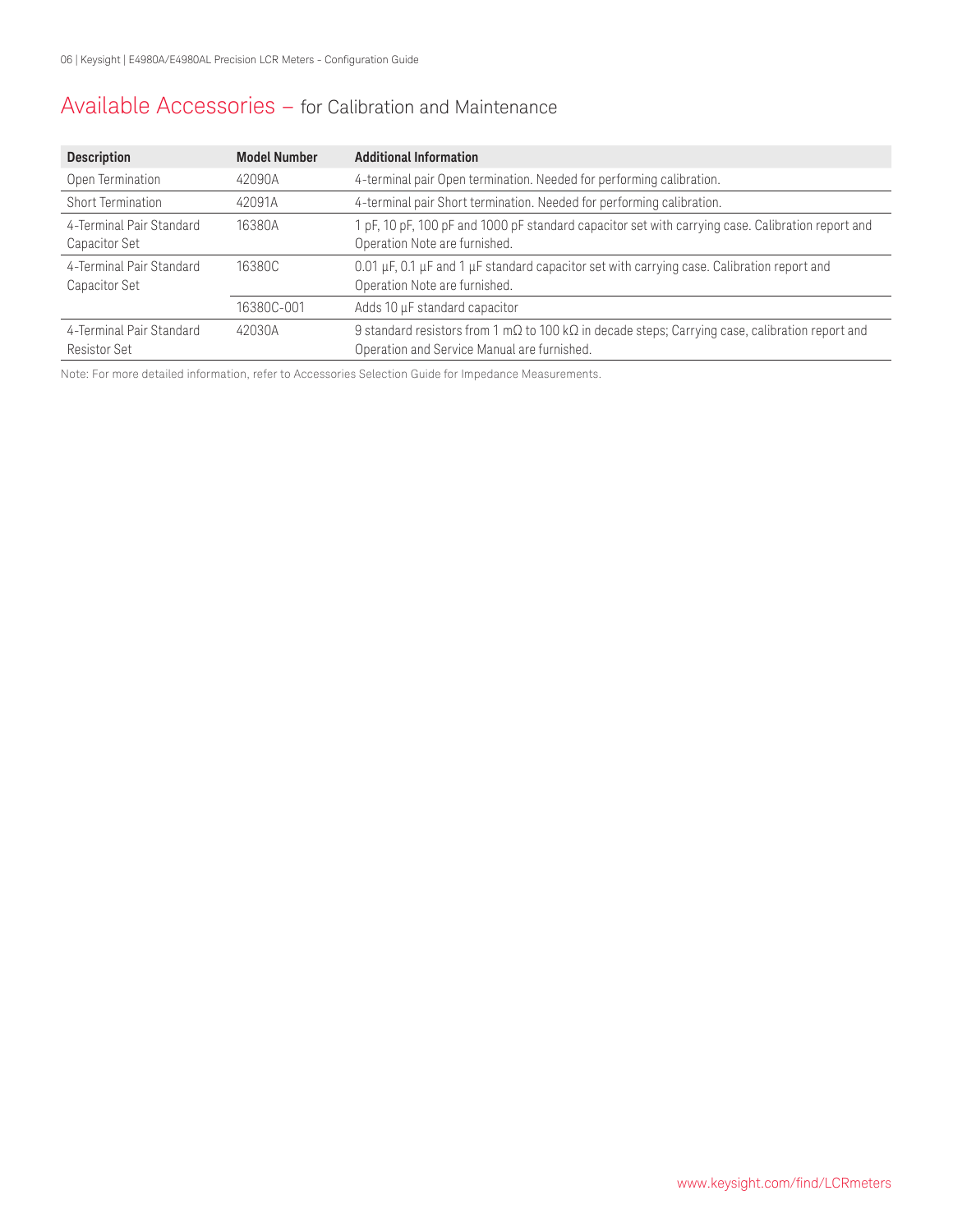# E4980AL Ordering Guide

The following steps will guide you through configuring your E4980AL.

| <b>Standard Furnished Item</b> |                                                                                                  |
|--------------------------------|--------------------------------------------------------------------------------------------------|
| <b>Description</b>             | <b>Additional Information</b>                                                                    |
| CD-ROM                         | Contains User's Guide (in PDF) and Sample Program. See documentation option for printed manuals. |
| CD-ROM                         | Contains Keysight IO Libraries Suite (the latest versions).                                      |
| USB Cable                      | USB (Type A) to USB (Type Mini-B) cable                                                          |
| Power Cable                    |                                                                                                  |
| Calibration of Certification   |                                                                                                  |

| Step 1. Choose Hardware Option (One of the frequency options is mandatory.) |             |                               |  |
|-----------------------------------------------------------------------------|-------------|-------------------------------|--|
| <b>Description</b>                                                          | Option No.  | <b>Additional Information</b> |  |
| 20 Hz to 300 kHz                                                            | E4980AL-032 |                               |  |
| 20 Hz to 500 kHz                                                            | E4980AL-052 |                               |  |
| 20 Hz to 1 MHz                                                              | E4980AL-102 |                               |  |
| Handler Interface                                                           | E4980AL-201 | Adds handler interface        |  |
| Scanner Interface                                                           | E4980AL-301 | Adds scanner interface        |  |
| No Interface                                                                | E4980AL-710 | Attaches a blank panel        |  |

Note: There are two interface slots on the rear panel. When neither the E4980AL-201 nor the E4980AL-301 is selected, two of the E4980AL-710 are selected. When either of them is selected, an E4980AL-710 is selected.

| Option No.  |
|-------------|
| E4980AL-1CM |
|             |

Note: Front Handle Kit and Handle/Rack Mount Kit are not available.

| Step 3. Choose Documentation Option |             |                                                                            |  |
|-------------------------------------|-------------|----------------------------------------------------------------------------|--|
| <b>Description</b>                  | Option No.  | <b>Additional Information</b>                                              |  |
| U.S. - English Localization         | E4980AL-ABA |                                                                            |  |
| Japan - Japanese Localization       | E4980AL-ABJ | Printed manuals are not furnished. Order documentation option if required. |  |

| Step 4. Choose Calibration Certificate Option |             |                                 |
|-----------------------------------------------|-------------|---------------------------------|
| <b>Description</b>                            | Option No.  | <b>Additional Information</b>   |
| ISO 17025 Compliant Calibration               | E4980AL-1A7 | ISO 17025 compliant calibration |
| ANSI Z540 Compliant Calibration               | E4980AL-A6J | ANSI Z540 compliant calibration |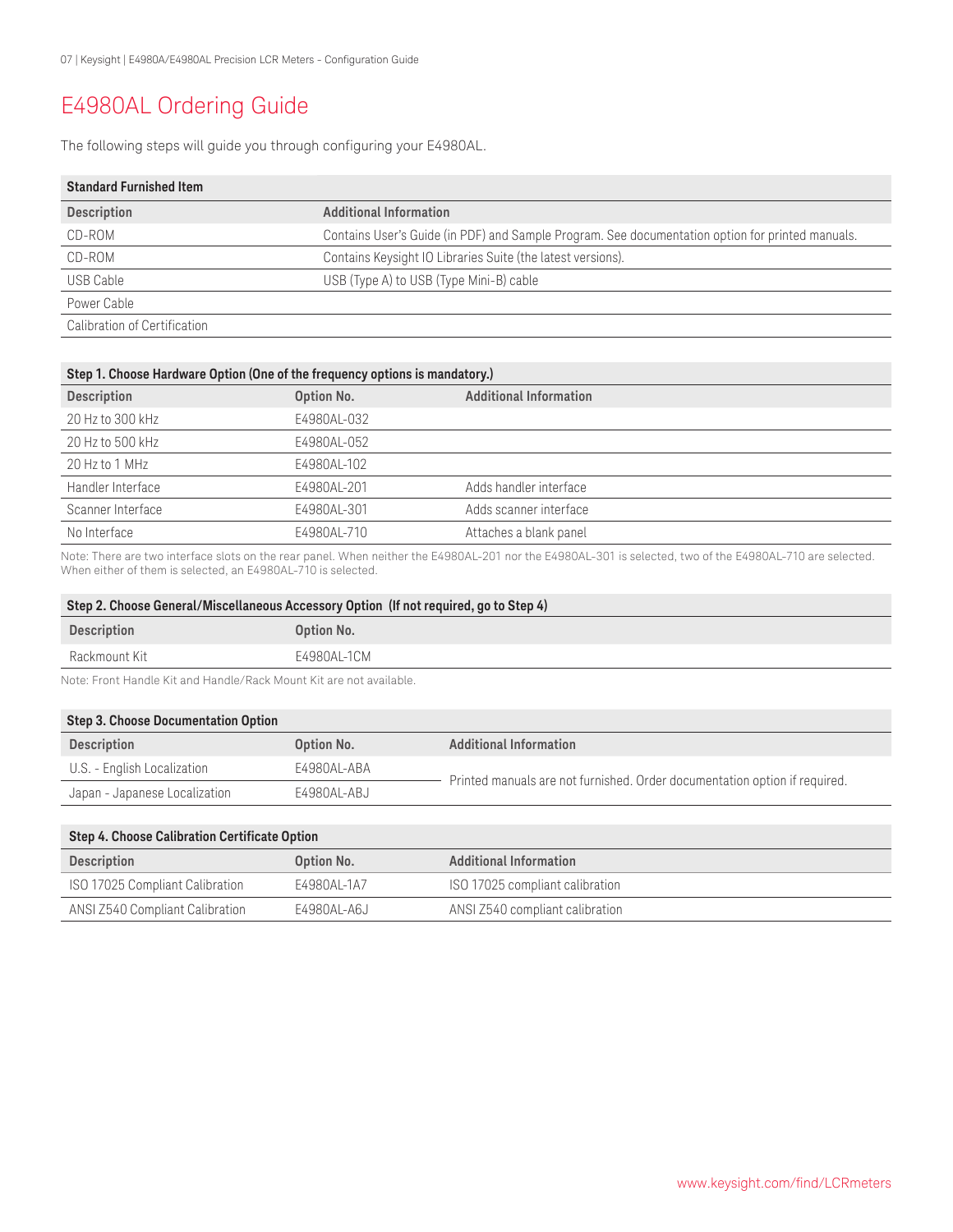# Hardware Upgrades

When the model number on the front panel is labeled E4980AL:

| Upgrade Model No. or<br><b>Equivalent Part Number</b> | <b>Description</b>                                 | Option number to add <sup>2</sup> | <b>Customer</b><br>Installable | <b>Additional Information</b>      |
|-------------------------------------------------------|----------------------------------------------------|-----------------------------------|--------------------------------|------------------------------------|
| E4980ALU-113                                          | Upgrade kit, 500 kHz to 1MHz for<br>F4980AL-052    | E4980AL-102                       | No                             |                                    |
| F4980ALU-112                                          | Upgrade kit, 300 kHz to 1MHz for<br>F4980AL-032    | F4980AL-102                       | No                             |                                    |
| E4980ALU-052                                          | Upgrade kit, 300 kHz to 500 kHz<br>for E4980AL-032 | E4980AL-052                       | No                             | Installable at service center only |
| F4980ALU-211                                          | Upgrade kit, Handler Interface                     | E4980AL-201                       | No                             |                                    |
| E4980ALU-311                                          | Upgrade kit, Scanner Interface                     | E4980AL-301                       | No                             |                                    |
| 1CM019A                                               | Rack mount kit                                     | E4980AL-1CM                       | Yes                            |                                    |

When the model number on the front panel is labeled E4980A  $^{\rm 1:}$ 

| <b>Upgrade Model No. or</b><br><b>Equivalent Part Number</b> | <b>Description</b>                                | Option number to add <sup>2</sup> | <b>Customer</b> | <b>Additional Information</b>      |
|--------------------------------------------------------------|---------------------------------------------------|-----------------------------------|-----------------|------------------------------------|
| E4980ALU-111                                                 | Upgrade kit, 500 kHz to 1 MHz for<br>E4980A-050   | E4980A-100                        | No              |                                    |
| E4980ALU-110                                                 | Upgrade kit, 300 kHz to 1 MHz for<br>E4980A-030   | E4980A-100                        | No              |                                    |
| E4980ALU-050                                                 | Upgrade kit, 300 kHz to 500 kHz<br>for E4980A-030 | E4980A-050                        | No              | Installable at service center only |
| E4980ALU-201                                                 | Upgrade kit,<br>Handler Interface                 | E4980A-201                        | No              |                                    |
| E4980ALU-301                                                 | Upgrade kit,<br>Scanner Interface                 | E4980A-301                        | No              |                                    |
| 5063-9241                                                    | Rackmount kit                                     | 5063-9241                         | Yes             |                                    |

For details of the upgrade information, refer to product homepage on the Keysight home website.

2. E4980A/AL option number.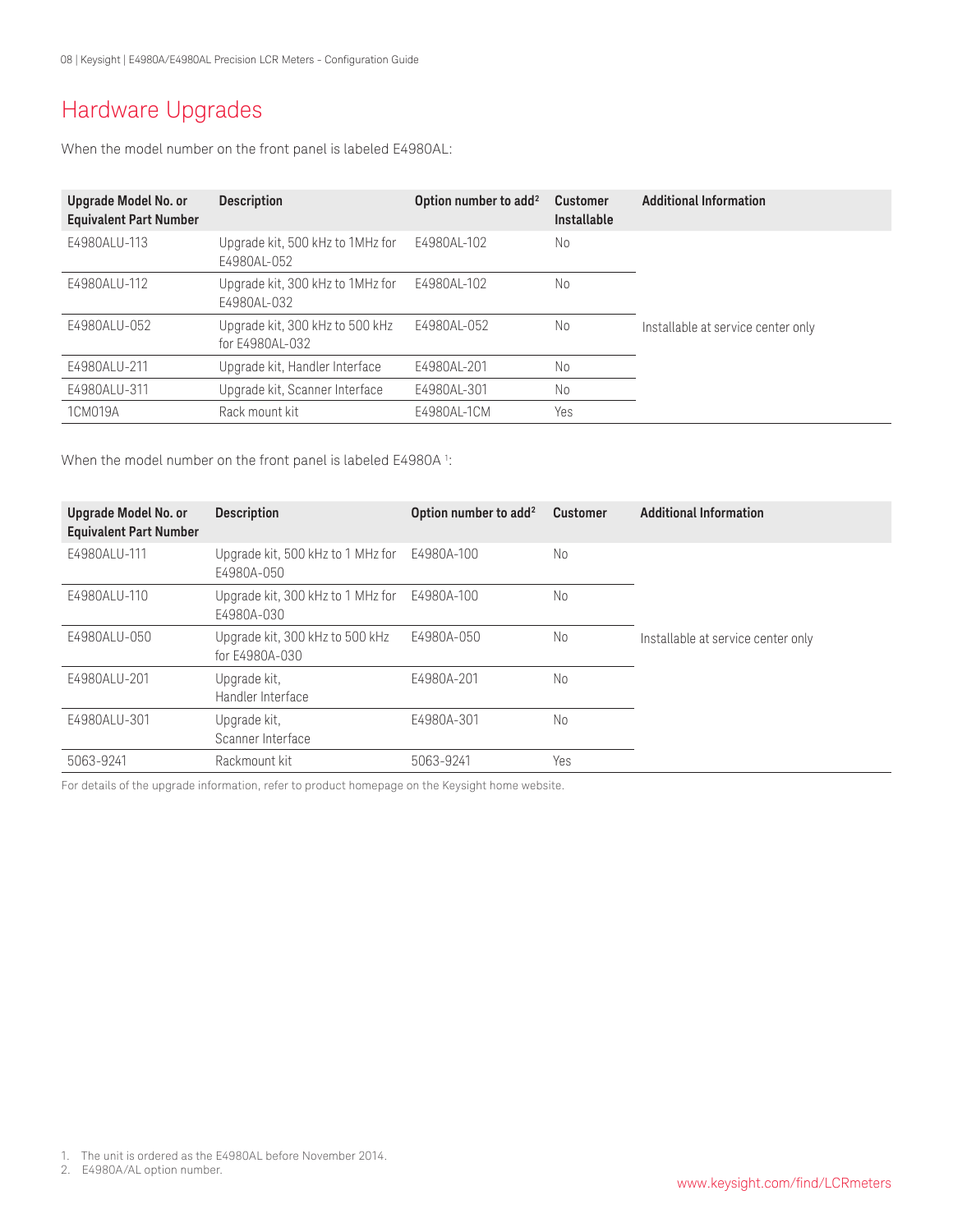# Software Upgrades

Not available

### Application Software

| <b>Option No.</b> | <b>Description</b>                                    | <b>Supported Fixtures</b> | <b>Additional Information</b>                                                                                                    |
|-------------------|-------------------------------------------------------|---------------------------|----------------------------------------------------------------------------------------------------------------------------------|
| N1500A-006        | Parallel Plate/<br>Inductance Method<br>Up to 120 MHz | 16451B<br>16452A          | Operation frequency is up to the frequency limit of the E4980AL.<br>Can run on an external PC.<br>Transportable with dongle key. |

### Accessory

See Available Accessories - General Measurement Accessories on Page 5. These accessories are common to both E4980A and E4980AL.

| <b>Description</b>                  | <b>Model Number</b> | Requires (Instrument must already<br>include the following) | <b>Additional Information</b> |
|-------------------------------------|---------------------|-------------------------------------------------------------|-------------------------------|
| 40Vdc External Voltage Bias Adapter | 16065C              |                                                             |                               |

Note: This is an additional accessory for the E4980AL.

For detailed information, refer to the Accessories Selection Guide for Impedance Measurements.

### Literature Resouce

| Title                                                                    | <b>Publication Number</b> | <b>Additional Information</b> |
|--------------------------------------------------------------------------|---------------------------|-------------------------------|
| E4980A/E4980AL Data Sheet                                                | 5989-4435EN               |                               |
| E4980A Brochure                                                          | 5989-4235EN               |                               |
| F4980AL Brochure                                                         | 5991-2305EN               |                               |
| <b>E4980A Technical Overview:</b>                                        | 5989-4433EN               |                               |
| Migrating from a Keysight 4279A to n Keysight E4980A Precision LCR Meter |                           |                               |
| E4980A Technical Overview:                                               | 5989-4434EN               |                               |
| Migrating from a Keysight 4284A to a Keysight E4980A Precision LCR Meter |                           |                               |
| LCR Meters, Impedance Analyzers and Test Fixtures Selection Guide        | 5952-1430E                |                               |
|                                                                          |                           |                               |
| Accessories Selection Guide For Impedance Measurements                   | 5965-4792E                |                               |
| Impedance Measurement Handbook                                           | 5950-3000                 |                               |

Note: More literature is available on the Keysight home website.

### Web Resource

Have access to the following websites to acquire the latest news, product and support information, application literature and more. [http://www.keysight.com/find/](http://www.agilent.com/find/lcrmeters)impedance [http://www.keysight.com/find/e4980a](http://www.home.agilent.com/agilent/product.jspx?cc=US&lc=eng&ckey=715495&nid=-536902441.536908436.00&id=715495) http://www.keysight.com/find/e4980al